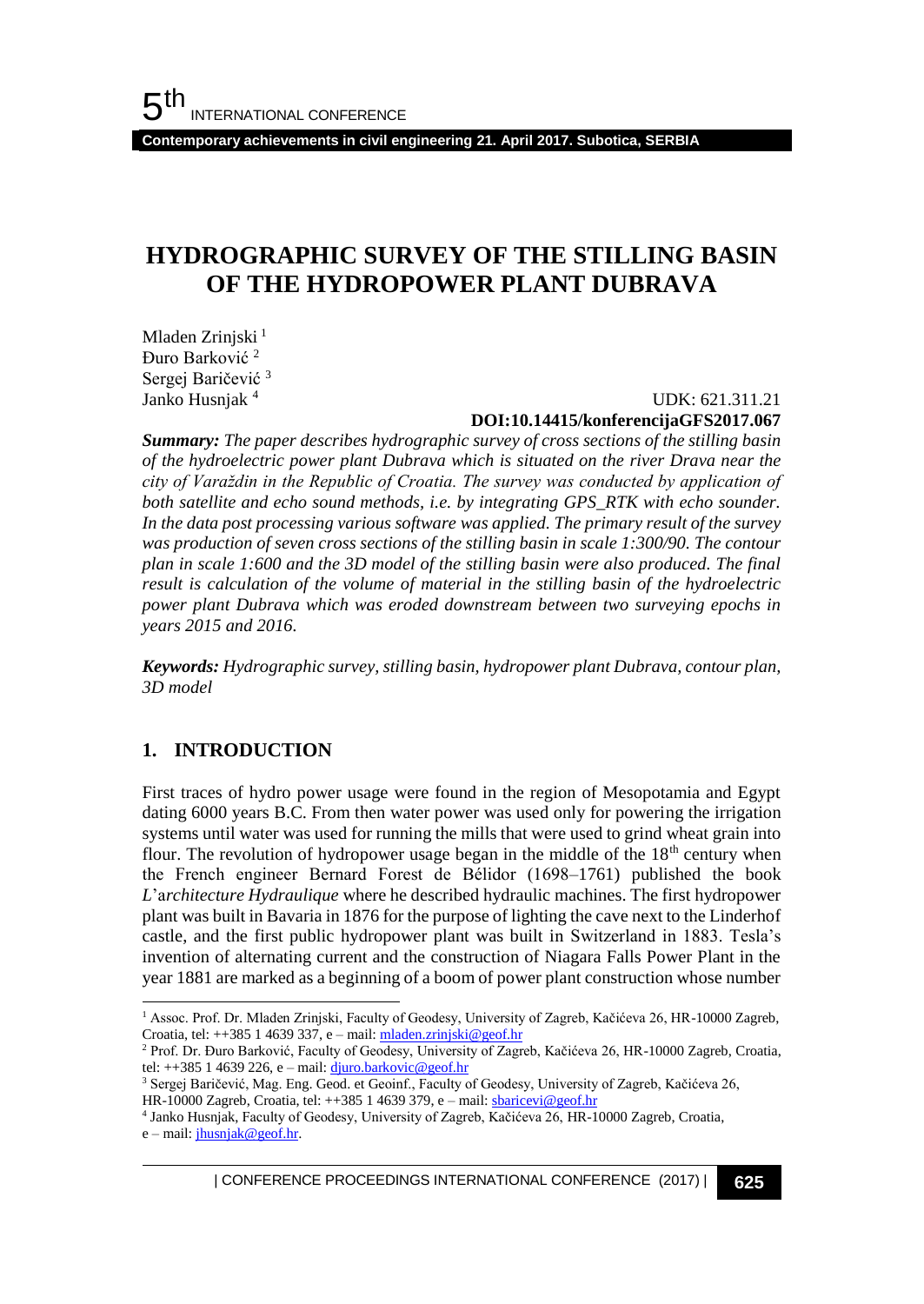# $\mathbf 5$ . међународна конференција **Савремена достигнућа у грађевинарству 21. април 2017. Суботица, СРБИЈА**

in 1889 in North America has grown up to two hundred. First hydropower plant in the Republic of Croatia was Jaruga on the river Krka which was put into operation in 1895 and since then in our state that is rich with water resources, vast number of hydropower plants was constructed [1]. In order to keep all the hydropower plants functioning properly there is a need not just for regular mechanical check and service, but also for monitoring of built objects and its environment, in which main role has geodesy, or precisely, engineering geodesy for external objects monitoring and maritime (hydro) geodesy for underwater objects and environment monitoring. This paper describes the survey procedure of seven cross section of stilling basin of the hydropower plant (HP) Dubrava for the purpose of determining the changes of the bottom caused by the water flow in the period of one year, which is determined by the annual surveying plan [2].

# **2. DAMS**

Dam is an integral part of every hydropower plant and one of its most important parts (Figure 1).



*Figure 1. Hydropower plant Dubrava dam [3]*

Primary purpose of a dam like all the other water barriers, before everything else, is to retain natural flow of rapid or river and enable water flow into the channel which supplies hydropower plant [4]. Dams generally serve for creating reservoirs or retentions aimed to regulate water flow in purpose of flood control, as well as water supply, irrigation, electricity generation, etc. Main parts of a dam are [5]:

- dam body it accepts water pressure and other forces acting on the dam, and passes them through the core to the bottom and the sides of river valley or riverbed, and it finishes with the crest which usually serves as a maintenance road or a hiking trail,
- spillways they are placed on the highest point of reservoir and it serves for evacuation of flood water from the reservoir to the riverbed,
- penstocks they serve for reservoir discharge, water exploitation from the reservoir or rinsing of deposited sediment, and usually are embedded in dam body or side part of a dam,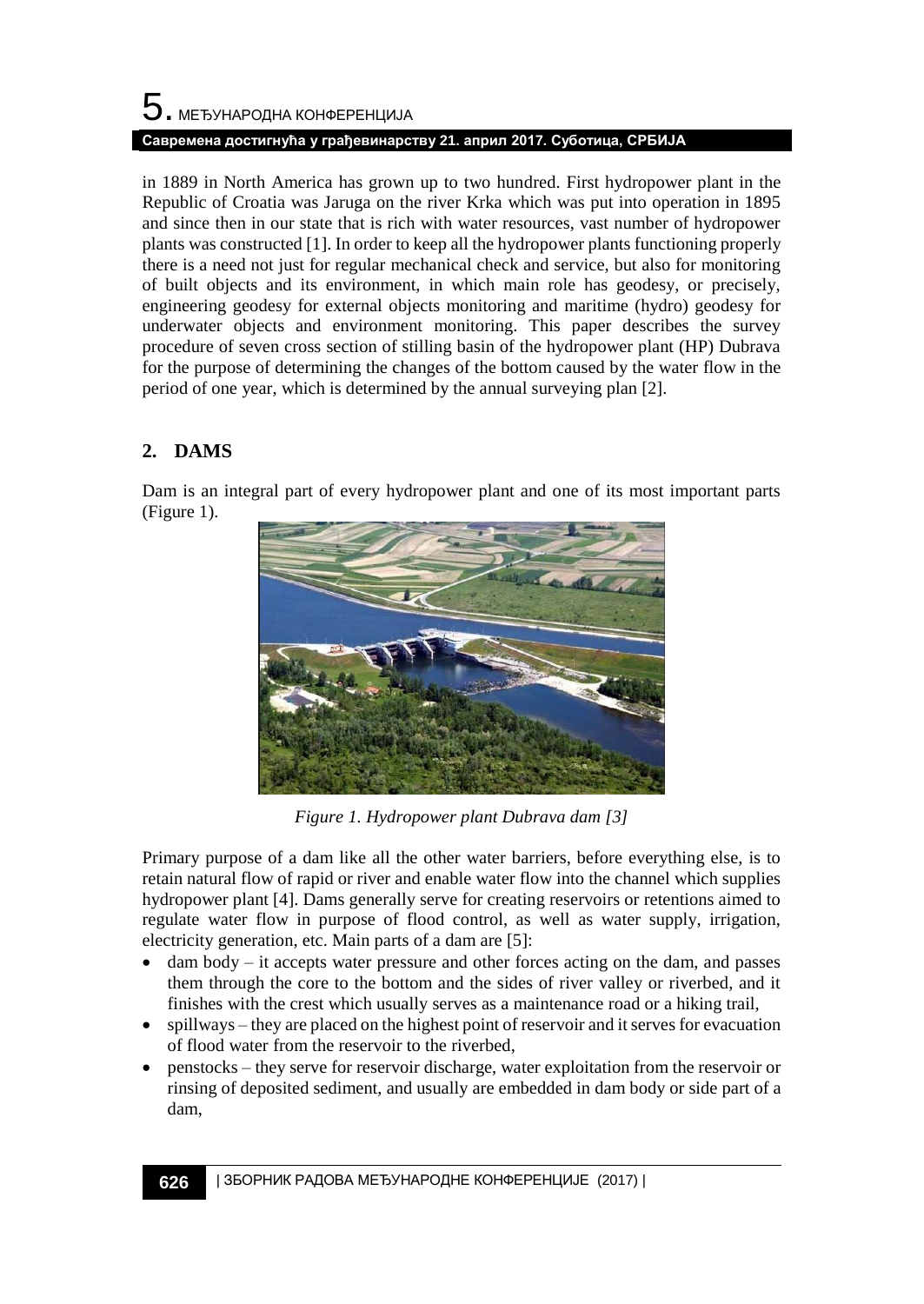**Contemporary achievements in civil engineering 21. April 2017. Subotica, SERBIA**

• stilling basin – part of hydraulic structure in which dissipation of energy is done, when upper and lower levels of water join.

## **3. STILLING BASIN**

All the energy which was accumulated along the slow flow in the river and the reservoir must be consumed in a small area beneath the dam. Stilling basin (Figure 2) is a basin which is by a spillway or a steep slopped canal connected to the natural riverbed, and it serves for dissipating the kinetic energy of exiting water, which prevents erosion and scouring of the riverbed and undermining the dam [5].



*Figure 2. Example of a stilling basin [6]*

In a stilling basin, hydraulic jump occurs, or more precisely change of a form of free water surface in form of a jump during transition from rapid to tranquil flow. Biggest part of the accumulated energy is dissipated in vortices which occur during transition from rapid to tranquil flow, while the rest dissipates on friction along the steep slope and on squeezing bubbles of entrained air at impact of the flow in water surface of the downstream flow. There are three different cases of hydraulic jump depending on its position: undular hydraulic jump, strong hydraulic jump and the unstable hydraulic jump when two previously listed types exchange [5]. In praxis engineers strive to undular hydraulic jump. The length of the stilling basin should be equal to the length of a hydraulic jump, but if there are energy dissipaters in the bottom (chute blocks, baffle blocks or similar concrete objects) it may be shorter. In the stilling basin dynamic loads may occur because of the dynamic lift, cavitation or vibrations. Cavitation and vibration occur in the stilling basin as a result of speed and pressure fluctuation in pressure jets and vortices. If the water flow is faster than 25 meters per second prominences in the stilling basin should be avoided. In stilling basins there is a big chance of appearance of the abrasion along the erosion, caused by the sediment which came through the spillways, and exactly because of that there is a need for periodical hydrographic survey of the bottom of the stilling basin with the main objective of calculating amount of the material which was eroded downstream [5].

## **4. METHODS OF HYDROGRAPHIC SURVEY**

| CONFERENCE PROCEEDINGS INTERNATIONAL CONFERENCE (2017) <sup>|</sup>**627**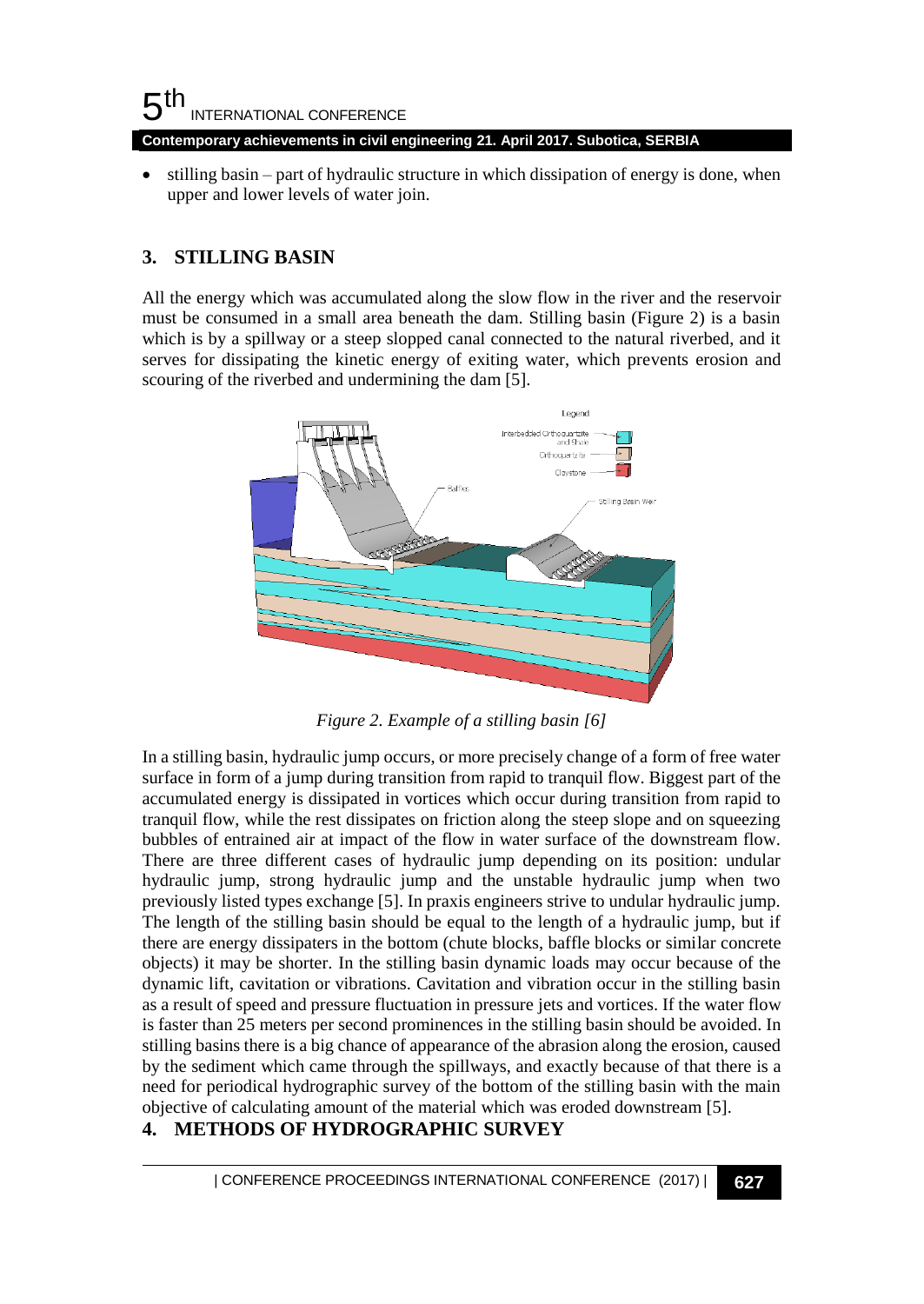Depth measurement or bathymetry is a process of determining the vertical distance between water surface (sea, lake, river, etc.) and bottom in the given moment [7]. Because of the tides, measured depths in different period will have different values, so it is necessary to correct measured depths to a referent surface which is geoid surface or main sea level surface. In that way depths will be in the same referent coordinate system. Depths are measured by classical methods like measuring with pole and manual depth meter, sounding methods (different types of echo sounding) and laser methods in which include LIDAR (LIght Detection And Ranging) and SHOALS (type of LIDAR) [7]. Depth measuring is not goal by itself, but it is carried out in order to product bathymetry maps. For that purpose it is necessary to determine spatial or planar coordinates of the discrete point in which the depth has been measured. First precise positioning of depth meter was made by forward intersection with two theodolites on the shore, and later with the development of optical, and especially electro-optical distance meters, simple tachymetric method was used. Development of Global Positioning System (GPS) led to the start of combining depth meter instruments with GPS instruments. Combination of depth meter and GPS receiver provides simultaneous depth measurement and determination of spatial coordinates of discrete points in World Geodetic System 1984 (WGS84) which are in postprocessing most often transformed into the national planar projection coordinate system. Most commonly used combination of surveying instruments in praxis is combination of GPS receiver and echo-sounder. It is constructed in the way that the rod with the GPS antenna on the top, and the echo-sounder probe in the bottom is attached on the side of a vessel. Distance between phase centre of GPS antenna and echo-sounder probe is defined before the start of survey, and its value is constant for which all the measurements should be corrected [7].

# **5. HYDROPOWER PLANT (HE) DUBRAVA**

Hydropower plant (HE) Dubrava with another two plants on the river Drava makes Production Area Sjever (North) [2]. The construction of it started in September of 1984, and it became fully operational in March of 1990. HE Dubrava is the last plant on Drava all the way to river Mura estuary. In comparison with other two plants, its dam is highest, reservoir biggest and derivation canal shortest. Many solutions implemented in the construction of upstream plants during the construction of HE Dubrava dam were additionally improved which gave the flow of almost 6000 cubic meters per second [1].

## **6. HYDROGRAPHIC SURVEY OF CROSS-SECTIONS OF STILLING BASIN OF HE DUBRAVA**

Hydrographic survey of the cross-sections was carried away by the combination of GPS receiver Topcon Hiper V and dual frequency echo-sounder Simrad EA 400 with 1 centimetre resolution and dual frequency probe 38/200 kHz. Dual frequency echo-sounder was chosen because of several advantages:

- 38 kHz signal penetrates the ground enabling insight into the type of soil,
- it can measure depth even in case of overgrown bottom,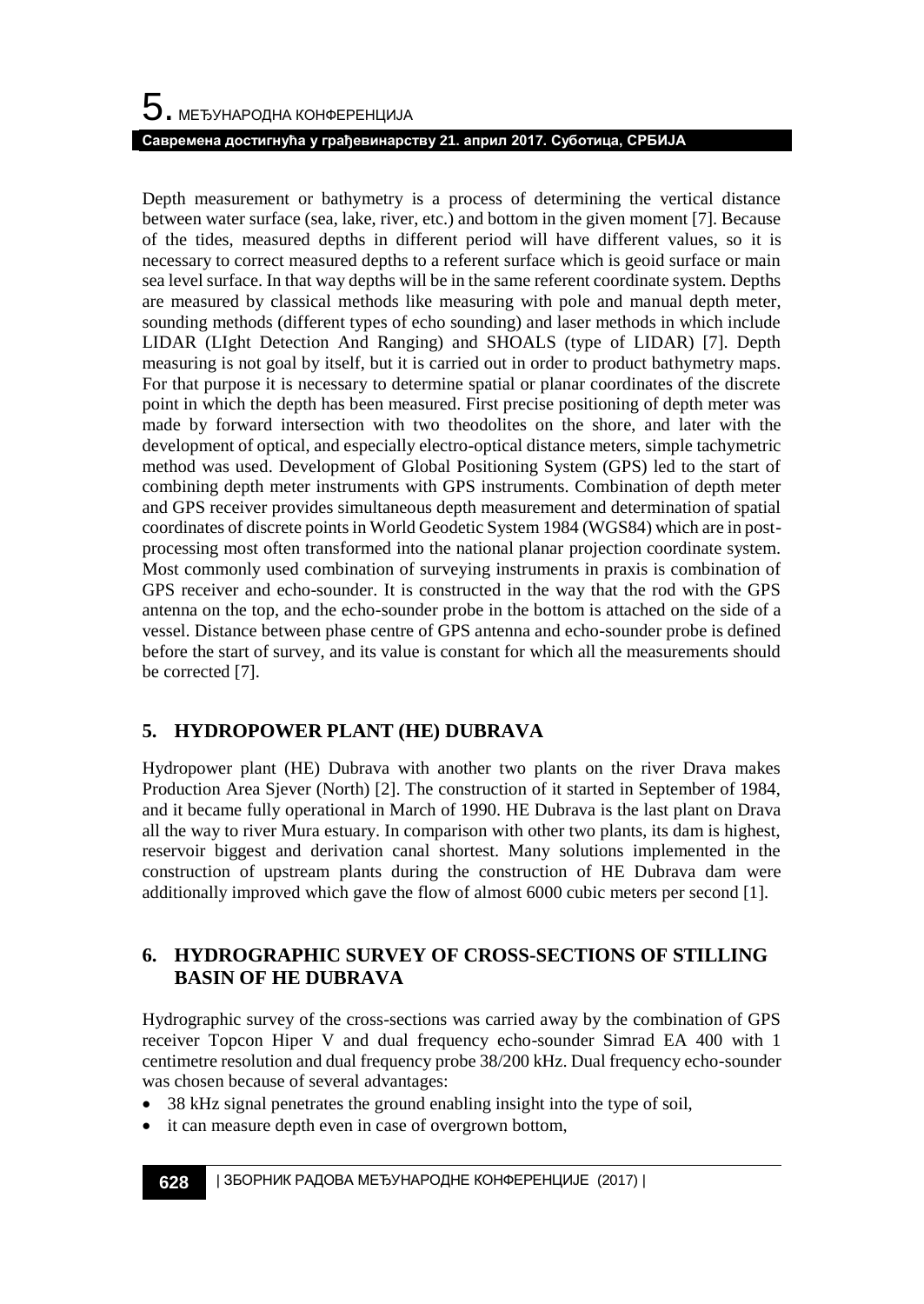**Contemporary achievements in civil engineering 21. April 2017. Subotica, SERBIA**

- combination of two frequencies enables elimination of errors,
- it measures depths of only 20 centimetres.

Mounting of measuring instruments was implemented by mounting of GPS antenna and echo-sounder probe on a rod which was attached on the side of the boat. Also, inside of the boat have been set up GPS receiver, field computer, walkie-talkie, thermometer and a battery system that powers all the previously listed devices (Figure 3).



*Figure 3. Boat with mounted hydrographic equipment [3]*

For positioning GPS kinematic method with two base receivers was used. Base was set up on a permanent point of the hydropower plant micro network with known coordinates in the 6th zone of Croatian State Coordinate System. For keeping the boat in the direction of cross-section theodolite was used, and measurements were made only on a tranquil water surface without waves at 2 meter intervals. To calculate the final value of geodetic height of the point measured on the cross-section of the stilling basin, we used next expression:

$$
h_r = h_1 - k - d_1 \tag{1}
$$

where are:

- $h_{1}$  geodetic height of the phase centre of the GPS antenna,
- $d_1$  depth measured with echo-sounder,
- $k$  constant height difference between phase centre of the antenna and the echosounder probe  $(k = h_2 + d_2)$ ,
- $h_2$  height of the antenna above the water surface,
- $d_{\alpha}$  depth of echo-sounder probe submersion.

Measuring on every point implied registration of position obtained by GPS, depth of echosounder probe submersion and measured depth.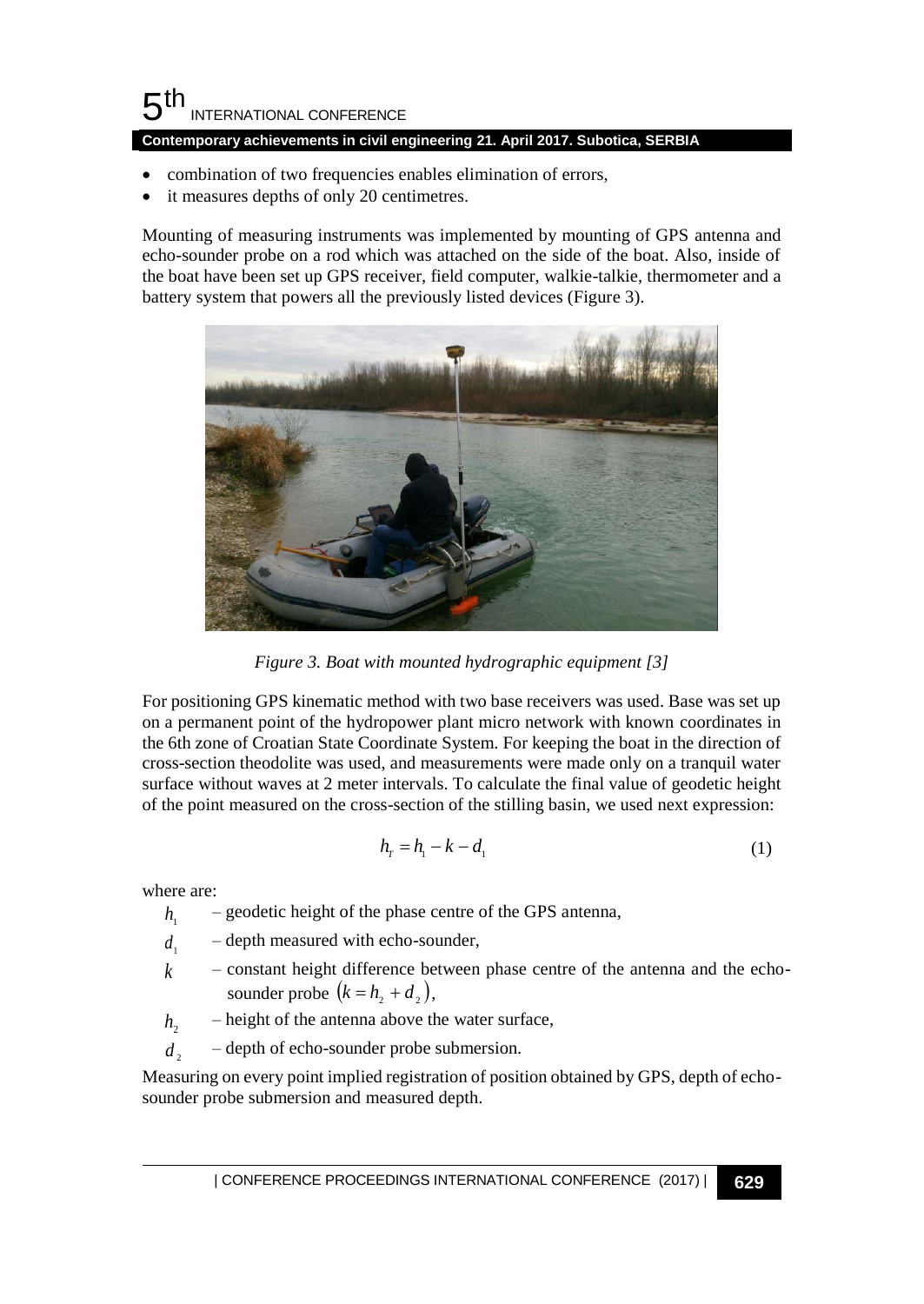#### **Савремена достигнућа у грађевинарству 21. април 2017. Суботица, СРБИЈА**

#### **7. SURVEY DATA POST-PROCESSING**

Conducted hydrographic survey covered about 500 points in seven cross-sections of the stilling basin, and all raw data was uploaded into the computer application Profil 32. Application Program 32 was developed specially for work with longitudinal profiles and cross-sections with the possibility of tracking by years, projects and objects inside the projects. By overlapping the cross-sections surveyed several times it is possible to quickly recognize errors, correct them and calculate the differences. Data input can be direct or from the other software or data registers. Also, it is possible to export data in different formats for other software.

Project specifications determine that measuring points on cross-sections must be every 2 meters, but that is impossible to achieve on the water surfaces. To solve that problem, a special algorithm was developed which interpolates data from the raw data in a way that creates new points with measurements at 2 meters intervals. During the survey it is not possible to start from the same point, so the start and end points of cross-sections are permanently stabilized and then it is possible to precisely overlap and compare measurement of surveyed cross-sections. Parts of cross-sections which are in shallow parts along the shore are measured manually and afterwards also manually imported into Profil 32. When that part of the job is done it is possible do draw the cross-section and compare it with the same cross-section surveyed in different epoch.

Drawn profile can be exported in a .dxf file and additionally processed in some other special computer application like AutoCAD Civil 3D which was used in this project. Considering that the points are interpolated in 2 meters intervals, survey marks are also set in 2 meters intervals, cross-section lines are smoothed and closed so it is possible to calculate their areas and later volumes to see if the material is depositing in the stilling basin or erodes.



*Figure 4. Cross-section surveyed in years 2015 and 2016 [3]*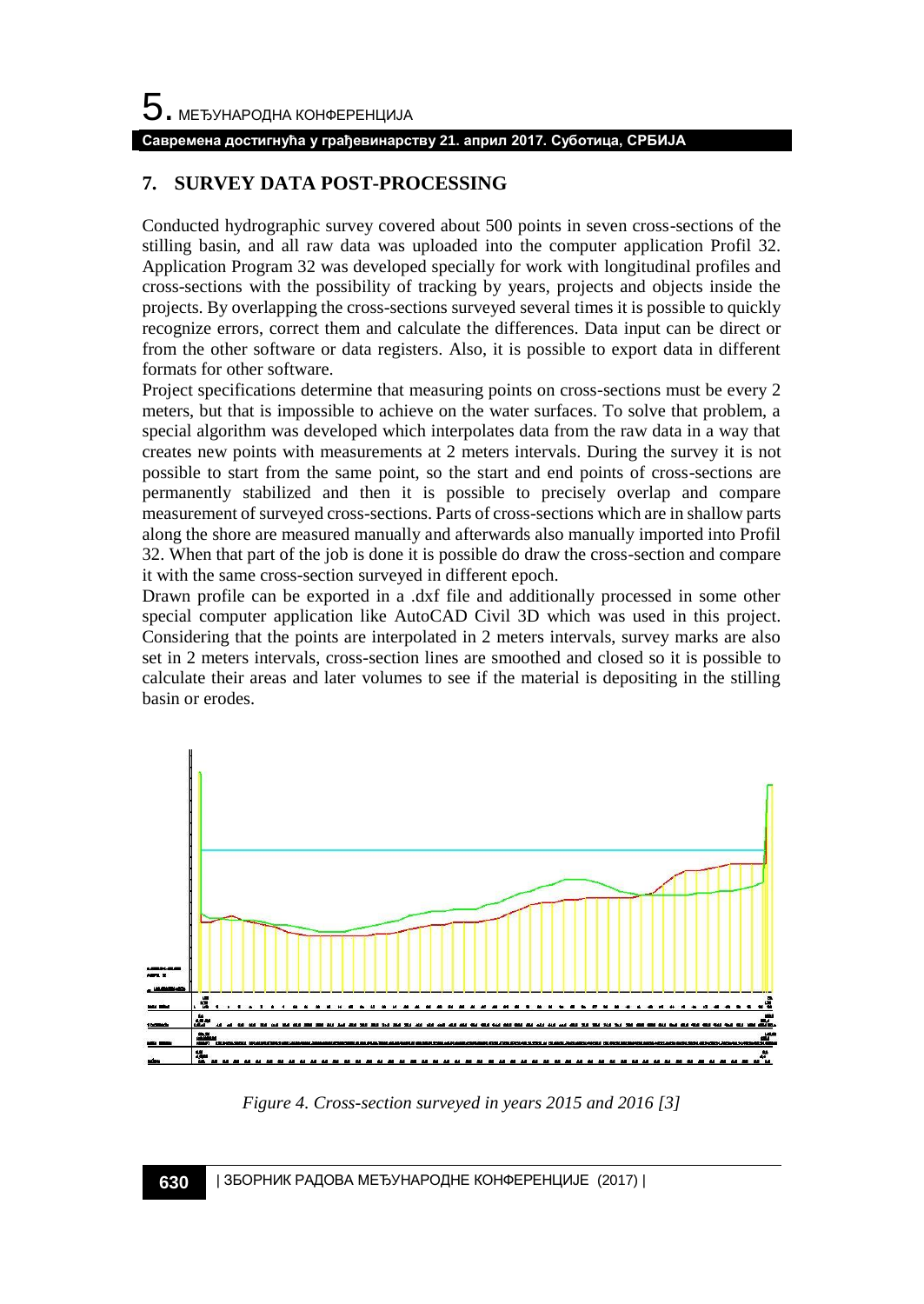#### **Contemporary achievements in civil engineering 21. April 2017. Subotica, SERBIA**

In Figure 4 there is shown one of the surveyed cross-sections. The red line represents cross-section surveyed in 2016, while the green line represents the same cross-section surveyed in 2015. For every profile positive and negative area differences are measured. Areas where the red line is above the green one are considered positive because amount of the material in 2016 is bigger than in 2015, while areas where the red line is under the green one are considered negative because amount of the material in 2016 is lower than in 2015. From measured areas of cross-section and distances between them, difference of material volume between two epochs has been analytically calculated (Table 1). Volumes of the material between a pair of cross-sections was calculated by the expression:

$$
\Delta V_n = (P_n + P_{n+1})/(2 \cdot d_n),\tag{2}
$$

where are:

 $\Delta V_{n}$ – difference of volume of the material between pair of cross-sections surveyed in two epochs,

 $P_n$ ,  $P_n$ - differences of areas in each of pair of cross-sections surveyed in two epochs,

*d n* – distance between two cross-sections.

By summing all the differences of volume of the material between pairs of cross-sections we get the overall volume difference of material which was eroded from the stilling basin in amount of 1080.06 m<sup>3</sup>, or on the surveyed area of 7930 m<sup>2</sup> water has eroded on average 14.0 centimetres of material in a period between 2015 and 2016.

| <b>Profile</b> | Area $(m^2)$ | Area $(m^2)$ | Distance (m)                 |
|----------------|--------------|--------------|------------------------------|
| P <sub>1</sub> | 98.25        | $-225.19$    | 16.10                        |
| P <sub>2</sub> | 75.65        | $-13.20$     |                              |
| Volume $(m^3)$ | 1399.90      | $-1919.04$   |                              |
| P <sub>2</sub> | 75.65        | $-13.20$     | 11.57                        |
| P <sub>3</sub> | 88.20        | $-48.50$     |                              |
| Volume $(m^3)$ | 947.87       | $-356.93$    |                              |
| P <sub>3</sub> | 88.20        | $-48.50$     | 11.96                        |
| P4             | 33.98        | $-60.93$     |                              |
| Volume $(m^3)$ | 730.64       | $-654.39$    |                              |
| P <sub>4</sub> | 33.98        | $-60.93$     | 15.78                        |
| P <sub>5</sub> | 14.38        | $-51.52$     |                              |
| Volume $(m^3)$ | 381.56       | $-887.23$    |                              |
| P <sub>5</sub> | 14.38        | $-51.52$     | 15.44                        |
| P <sub>6</sub> | 7.72         | $-40.77$     |                              |
| Volume $(m^3)$ | 170.61       | $-712.48$    |                              |
| P <sub>6</sub> | 7.72         | $-40.77$     | 5.82                         |
| P7             | 8.33         | $-37.33$     |                              |
| Volume $(m^3)$ | 46.71        | $-227.27$    |                              |
| $Sum(m^3)$     | 3677.28      | $-4757.35$   | $-1080.06$ (m <sup>3</sup> ) |

*Table 1. Analytical calculation of volume of the eroded material [3]*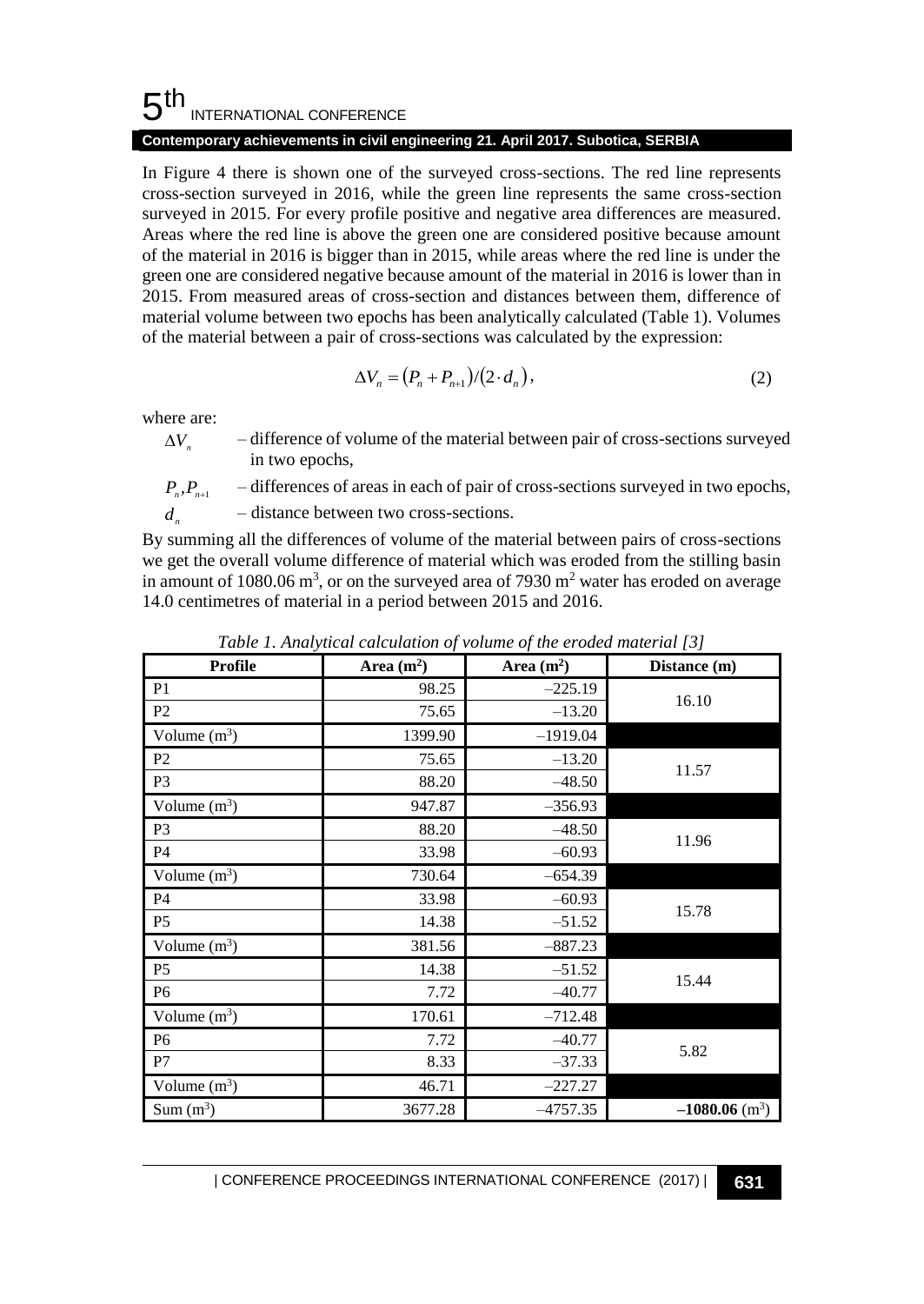# 5. МЕЂУНАРОДНА КОНФЕРЕНЦИЈА **Савремена достигнућа у грађевинарству 21. април 2017. Суботица, СРБИЈА**

Survey data from the years 2015 and 2016 was also processed in a software Surfer 13 in which an interpolation was made by application of kriging method. From the given results the contour map of surveyed area was produced (Figure 5).



*Figure 5. Contour map produced in Surfer 13 (light blue – 2015, dark blue – 2016) [3]* In the same software there were also made 3D models of the area surveyed in 2015 and 2016 (Figure 6).



*Figure 6. 3D models of stilling basin from the surveying data in 2015 and 2016 [3]*

By overlapping two 3D models and starting required tool the software automatically calculates the difference of their volumes. In this concrete project the final result was deficit of the material in amount of  $1176.26$  m<sup>3</sup> in area of 7930 m<sup>2</sup>, which gives us an average of 14.8 centimetres lower bottom of the stilling basin in one year, from 2015 to 2016.

## **8. CONCLUSION**

From overlapping 3D models of the stilling basin from 2015 and 2016, difference of volume is  $1176.26$  m<sup>3</sup>, from which is visible that the height of the material in 2016 is in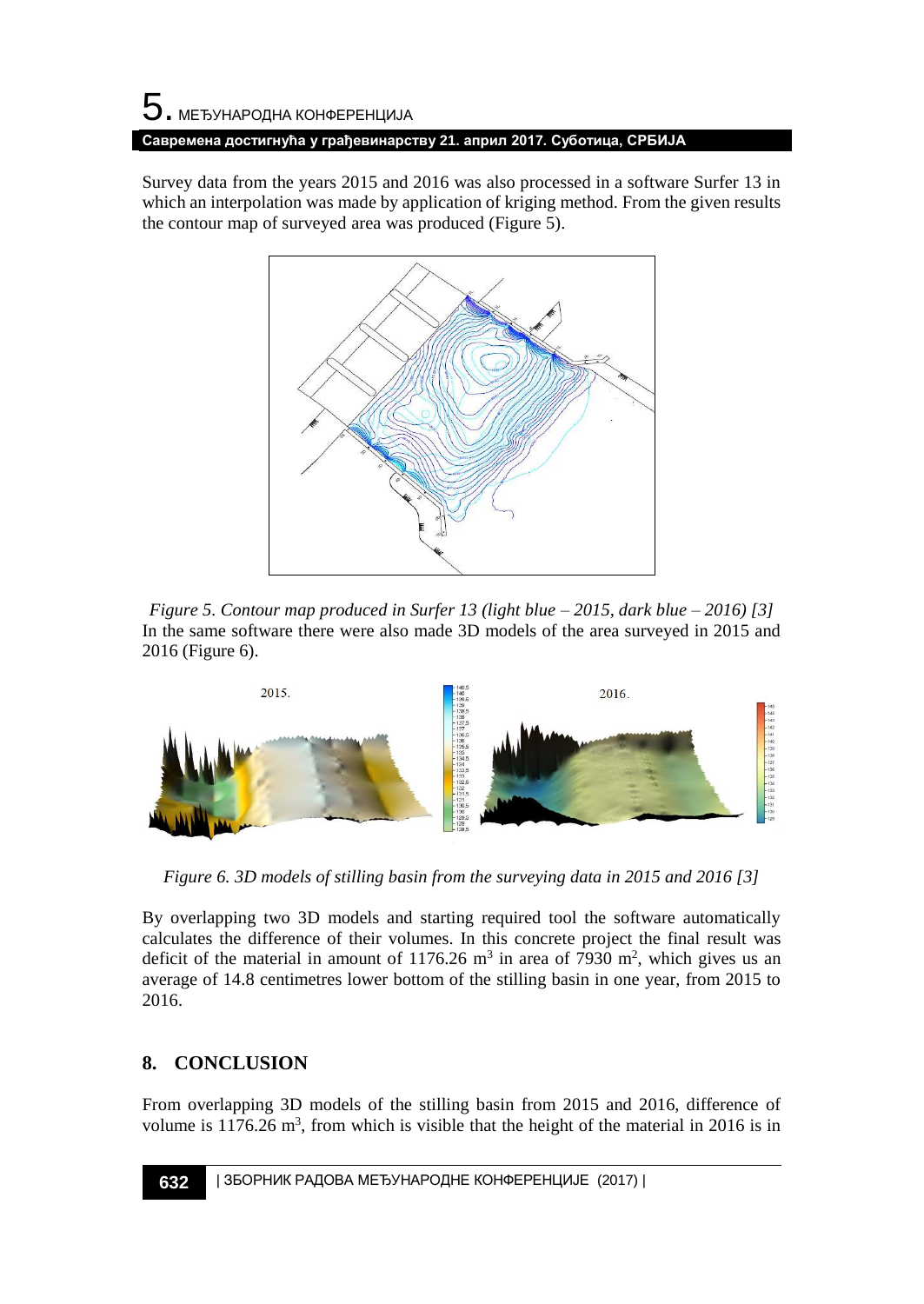#### **Contemporary achievements in civil engineering 21. April 2017. Subotica, SERBIA**

average 14.8 centimetres lower than in 2015. By calculating the volume difference between pair of cross-sections, surplus and deficit of material for every pair of crosssections was determined, and in the end by summing all of the volume differences, the overall volume difference was calculated. Analytical method gave us a result of 14.0 centimetres of material in average which was eroded downstream from the stilling basin from 2015 to 2016. By post-processing data survey with two different methods, respectively analytical calculation of volume and automatic calculation from the 3D models, two obtained results were very similar. If the survey was conducted in the bigger area, results between two methods would be even more dissimilar, which means a lot more material. For the projects which demand higher accuracy, distance between cross-sections should be a lot shorter, from 3 to 5 meters, with discrete point distance 2 meters or less. In that way the number of discrete points would be increased, interpolation would be more accurate, and because of that map of the bottom of the stilling basin would be more precise, which would make 3D model a fair view of the bottom, and consequently it would make calculating of eroded material more precise.

## **REFERENCES**

- [1] Elektroprojekt d.d.: *Hidroelektrane u Hrvatskoj*, urednik: Sever, Z., Hrvatska elektroprivreda d.d., Zagreb, **2000**.
- [2] Babić, M.: *Hidrografski radovi na objektima hidroelektrana na Dravi*, Simpozij o inženjerskoj geodeziji, Hrvatsko geodetsko društvo, 16.–19. svibnja 2007., Beli Manastir, **2007**.
- [3] Husnjak, J.: *Hidrografska izmjera slapišta hidroelektrane Dubrava*, Diplomski rad, Geodetski fakultet Sveučilišta u Zagrebu, Zagreb, **2017**.
- [4] Kružičević, M.: *Priručnik: Objekti hidroelektrana*, Tiskarsko-izdavački zavod "Zrinski" Čakovec, Čakovec, **1980**.
- [5] Žugaj, R.: *Hidrologija*, Rudarsko-geološko-naftni fakultet Sveučilišta u Zagrebu, Zagreb, **2000**.
- [6] Annandale, G. W., George, M. F., McCray, M. S.: *Bluestone Dam: Rock Scour Assessment for Dam Safety Purposes*, Proceedings of the 28th annual conference of the Association of State Dam Safety Officials, held September 25–29, 2011, in National Harbor, Maryland, USA, **2011**.
- [7] Pribičević, B.: *Pomorska geodezija*, Geodetski fakultet Sveučilišta u Zagrebu, Zagreb, **2005**.

# **ХИДРОГРАФСКA ИЗМЕРА СЛАПИШТA ХИДРОЕЛЕКТРАНЕ ДУБРАВА**

*Резиме: У раду је описан поступак хидрографске измере попречних профила на слапиштy хидроелектране Дубрава, на реци Драви у близини Вараждина, у Републици Хрватској. Измера је обављена применом сателитске и ултразвучне методе, тј. интегрисаним системом ГПС\_РТК + дубиномер. У поступку обраде*